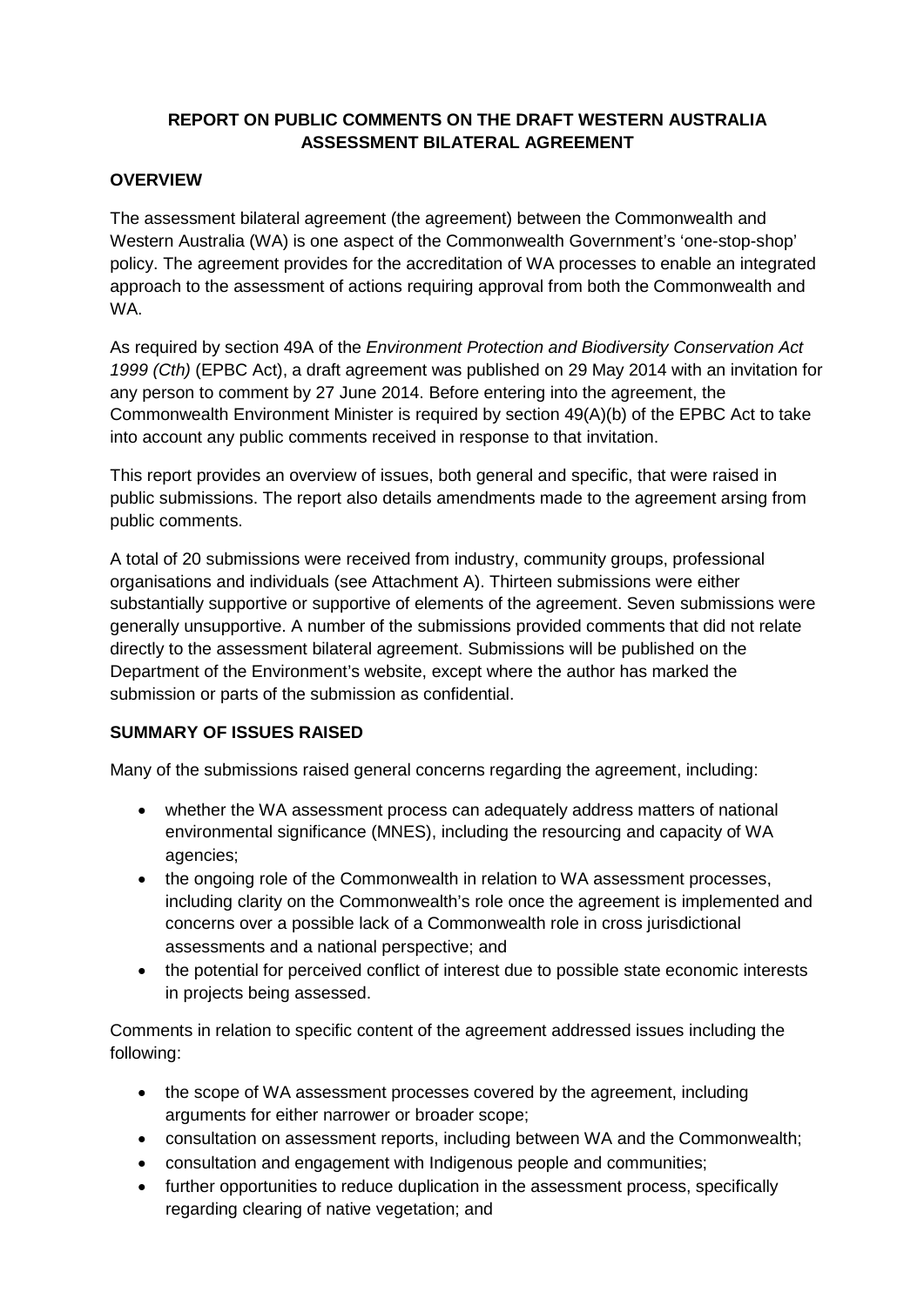• implementation of the agreement, including review mechanisms, comment periods, public release of information and consideration of cross border impacts.

## **GENERAL ISSUES**

## **Adequacy and consistency of WA assessment processes to address MNES**

*Issue*

Several submissions:

- provided specific examples of where impacts on MNES have not been assessed under the *Environmental Protection Act 1986* (EP Act) in relation to major projects;
- expressed concern that WA agencies would not have sufficient resources to implement the bilateral agreement,
- expressed concern that implementation of the agreement could lead to decreased protection for MNES; and
- raised the importance of consistency in assessments under the agreement, noting the delegation of responsibility for environmental management to various government ministers of WA.

# *Response*

The agreement reflects relevant statutory requirements of the EPBC Act and Regulations in relation to assessment bilateral agreements (including under Part 5 of the EPBC Act and Part 3 of the EPBC Regulations) and includes those WA assessment processes that meet the requirements of Commonwealth legislation. The agreement also provides for continued cooperation between parties and additional opportunities to improve the operation of the agreement. For example:

- Clause 6.5 supports the WA and Commonwealth governments to work collaboratively together by ensuring ongoing measures to improve efficiency and effectiveness of administrative processes.
- Clause 6.9 requires WA decision-makers consider relevant Commonwealth guidelines, policies and plans, to the extent relevant.
- Clause 8.1 specifies that the Commonwealth will work with WA to address consistencies in the conditions attached to approvals for an action assessed under the Agreement and WA law. This approach is designed to minimise duplication in condition setting, which was supported by a number of submissions. This includes in relation to native vegetation clearing (Schedule 1, Item 3.2 and 3.3(c)).
- Clause 9 requires parties to work co-operatively, by a range of methods, including exchange of information (clauses 6 and 9.3) and the development and amendment of guidance material. Additional mechanisms for cooperation will be detailed in administrative arrangements.
- Clause 14 refers to the scope to make minor amendments to the agreement to facilitate improved efficiencies under the one stop shop policy, as well as providing for the parties to the agreement to make improvements to the operation of the agreement over time.
- Schedule 1 Item 6.2 contains detailed requirements for the content of assessment reports, to ensure adequate assessment of impacts on matters of national environmental significance.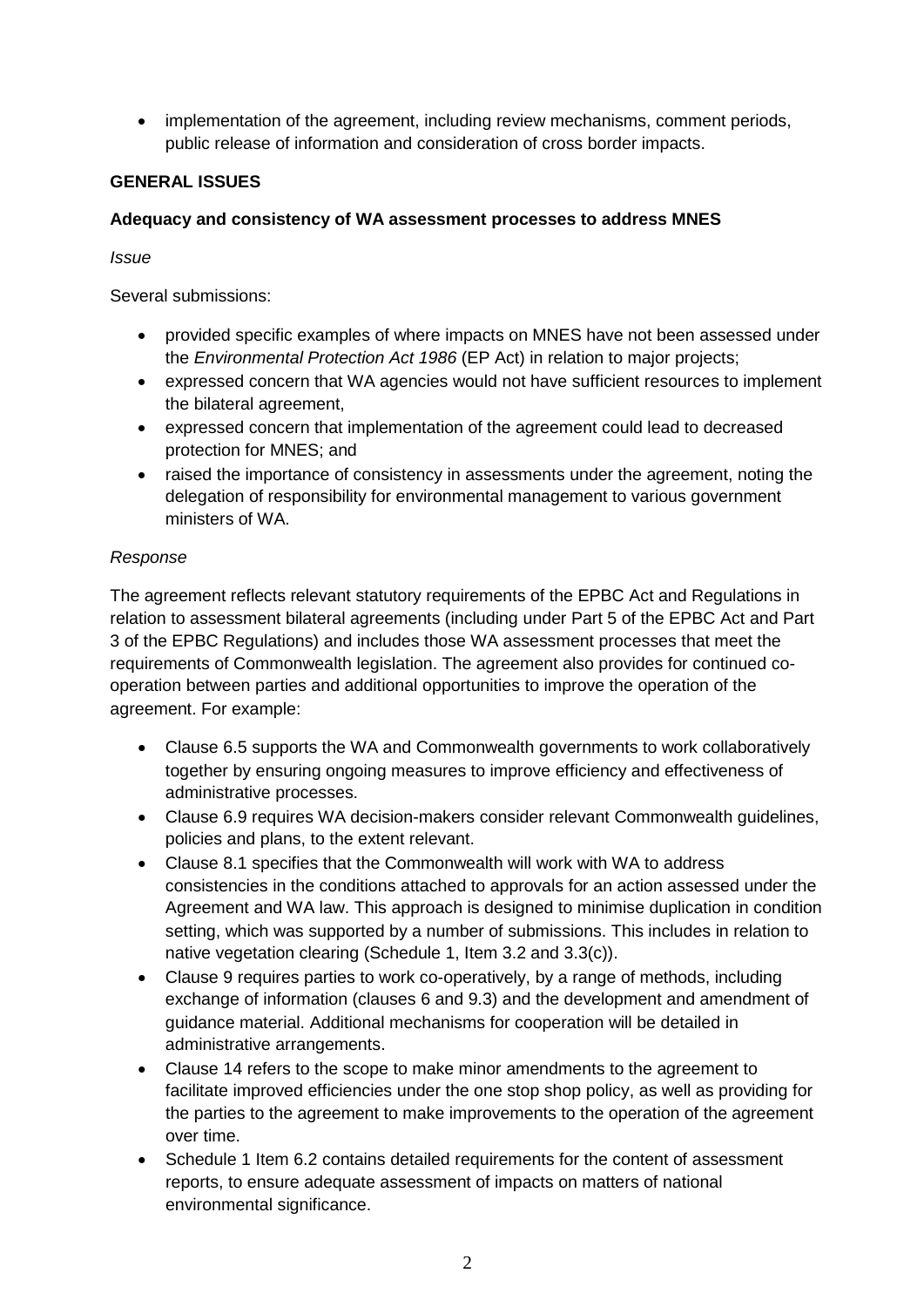A thorough analysis of WA legislation covered by the agreement was undertaken against the requirements of the EPBC Act and Regulations. For each class of actions, the analysis confirmed that the relevant WA process, in conjunction with the specified manner of assessment set out in Schedule 1, would meet the requirements of the EPBC Act and Regulations in relation to assessment of impacts to MNES. The Commonwealth will retain the ability to supplement WA conditions if they do not adequately address impacts on MNES.

As outlined in the Memorandum of Understanding signed between the State and the Commonwealth in December 2013 (the MOU), the Commonwealth and WA will consider activities to support the transition and implementation of the agreement, including the potential for embedding Commonwealth officers within WA agencies.

## **Commonwealth role**

## *Issue*

Submissions included comments regarding the ongoing role of the Commonwealth in relation to assessing potential impacts on MNES.

# *Response*

The agreement will not reduce the Commonwealth's responsibilities under the EPBC Act with respect to MNES. Under the agreement, the Commonwealth Environment Minister will still be required to make a decision on whether to approve a proposal that will have, or is likely to have a significant impact on MNES under the EPBC Act. Should the Minister not be satisfied that the agreement is being complied with, or that assessment processes are not consistent with the objects of the EPBC Act and Australia's international obligations, sections 57 to 64 of the EPBC Act provide a mechanism by which the agreement can be cancelled or suspended (clause 13.1). In addition, under section 132 of the EPBC Act the Commonwealth Minister retains the power to request additional information from the proponent, state or any other person before making an approval decision.

## **Potential conflict of interest in assessment of MNES**

## *Issue*

Submissions included comments regarding the potential for conflict of interest when WA agencies assess major projects from which the state will receive a revenue stream.

# *Response*

This concern was raised in relation to projects assessed by WA Environment Protection Authority (EPA). The EPA is an independent agency which is not subject to direction by the Minister and its advice to the WA Government is public. The assessment processes, including those processes which would be accredited under the agreement, require stakeholder engagement and consideration of public comments. The Commonwealth Minister retains an approval role, and must be satisfied that the assessment report provided under the agreement provides enough information about the relevant impacts of each proposed action on matters of national environmental significance (Schedule 1 Item 6.2).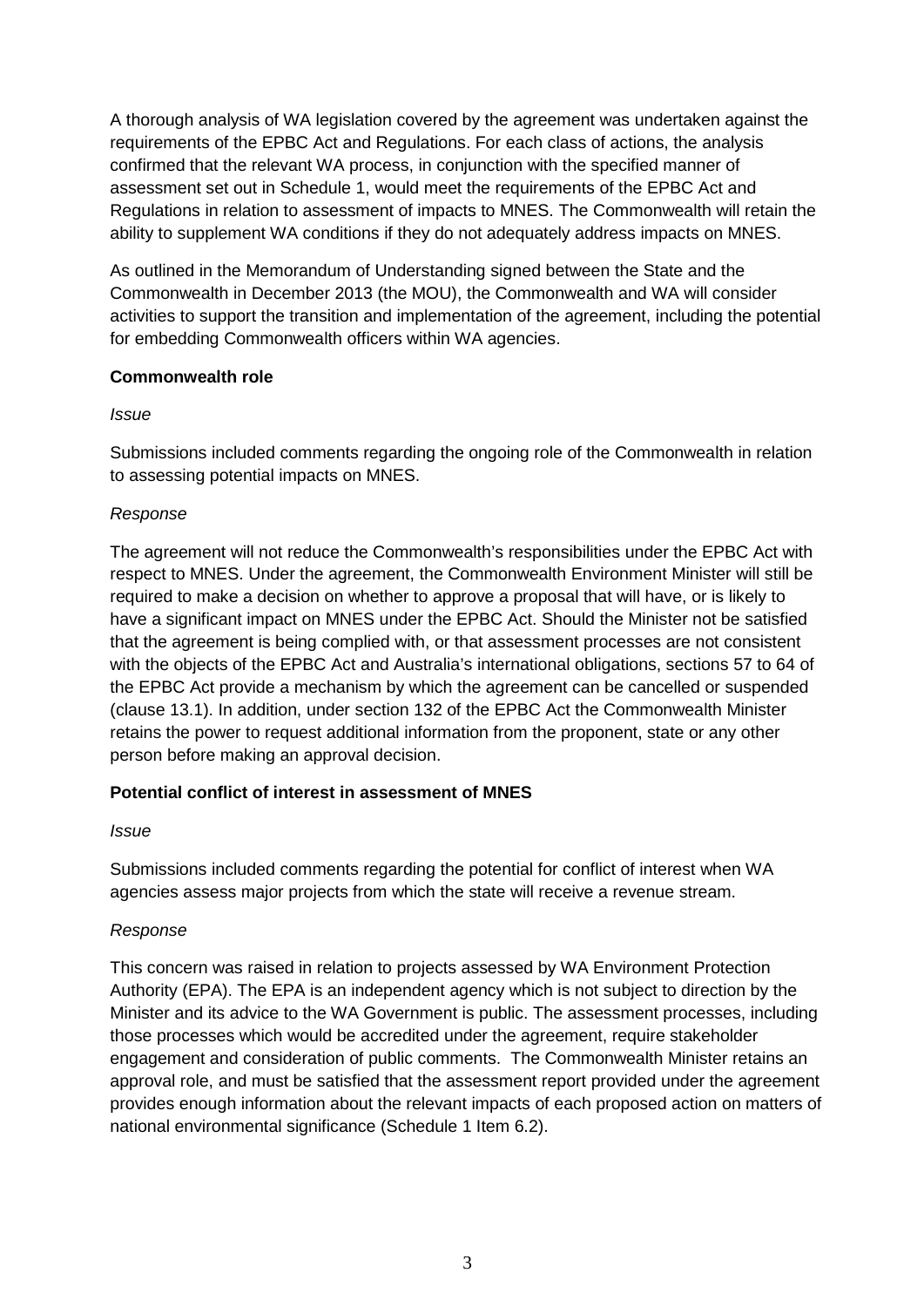#### **Issues not directly related to the assessment bilateral agreement**

#### *Issue*

A number of the submissions provided comments that did not relate directly to the assessment bilateral agreement, including in relation to an approval bilateral agreement with WA, cost recovery and about the one-stop-shop policy more generally.

#### *Response*

As outlined in the MOU, WA and the Commonwealth are pursuing an approval bilateral agreement to accredit WA to undertake approvals under the EPBC Act. As with the assessment bilateral agreement, there will be an opportunity for the public to comment on the draft approval bilateral agreement, in line with requirements of the EPBC Act.

Cost recovery will apply to projects referred on or after 14 May 2014 with exception for individuals and small businesses with less than \$2 million annual turnover. The Agreement reflects both the Commonwealth and WA commitment to minimise costs to business while maintaining high environmental standards. This will occur through cooperative efforts to strengthen intergovernmental cooperation on the environment.

### **CONTENT OF THE BILATERAL AGREEMENT**

#### **Scope of accredited WA assessment processes**

#### *Issue*

A number of submissions cited there was a lack of clarity regarding the scope of the agreement, particularly regarding the WA assessment processes covered. A number of submissions recommended that additional WA assessment processes should be included within the scope of the agreement.

#### *Response*

Schedule 1 has been amended to provide further clarity on how native vegetation clearing permits are addressed in the agreement. It clarifies that clearing permits assessed by WA are within the scope of the agreement other than statewide purpose permits where the relevant impacts are not assessed before the clearing permit is granted. This also applies to assessments conducted by the Department of Mines and Petroleum under delegation under the EP Act.

Assessments by Environmental Review and Management Program (ERMP) have been included in Schedule 1 for transitional purposes. Although that assessment process is no longer implemented in WA under the EP Act, there remain some projects being assessed under this process and the previous assessment bilateral agreement. Inclusion of ERMP therefore ensures the transition of those projects from the existing bilateral agreement to the agreement.

The scope of the agreement may be reviewed over time. Other assessment methods may be incorporated at a later time if they meet the relevant statutory requirements of the EPBC Act and Regulations.

#### **Consultation on Assessment Reports**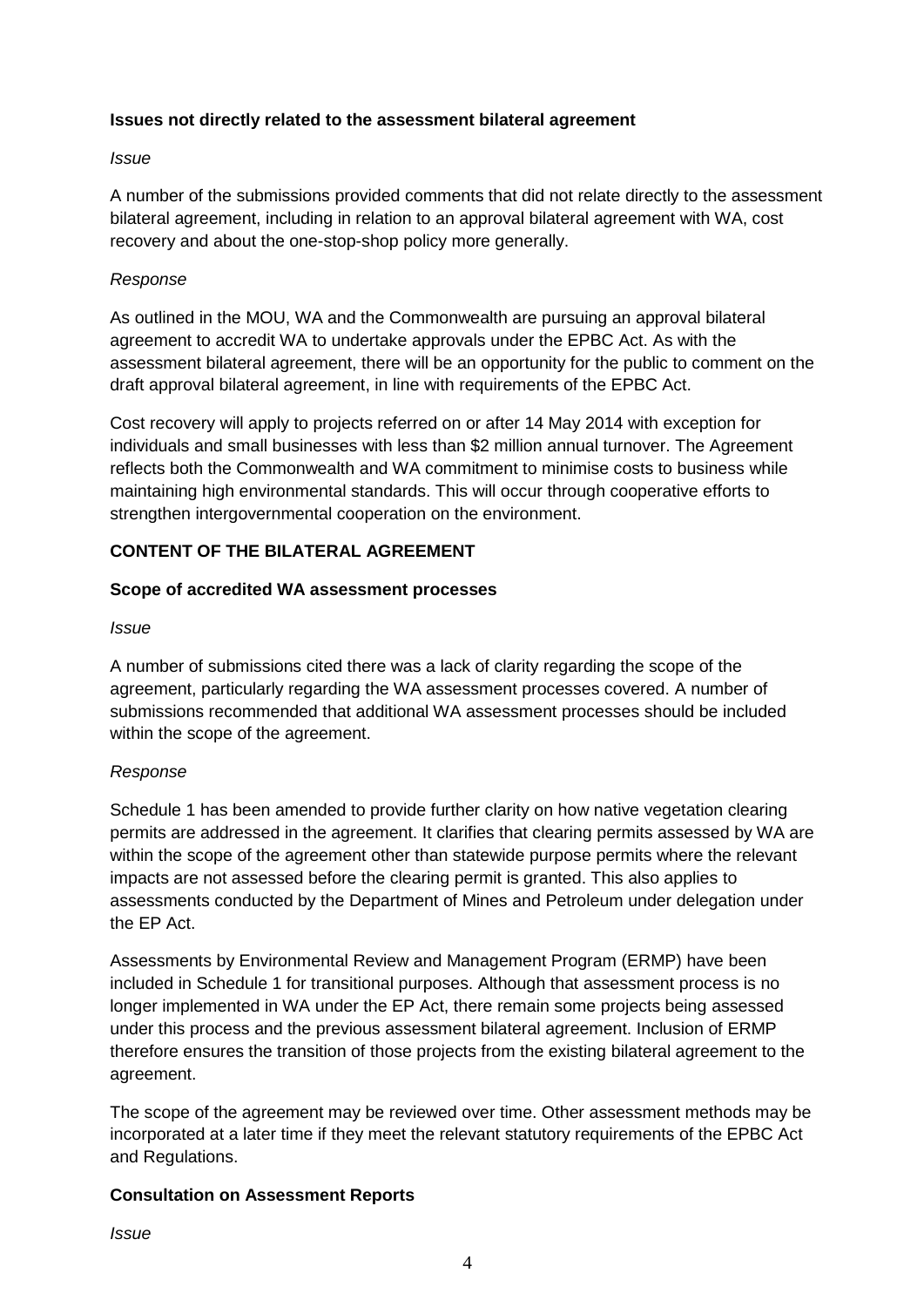Some submissions were supportive of the collaboration between WA and the Commonwealth outlined in the agreement while others raised concerns that the agreement would reduce Commonwealth input to assessment reports and decision making on MNES.

## *Response*

A collaborative approach between the parties is reflected in the agreement which provides for close cooperation throughout the assessment process. For example, in relation to the determination of relevant impacts to MNES (clause 6.6) and drafting of conditions (clause 8.1).

.Administrative arrangements will also be developed to further detail arrangements between State and Commonwealth agencies to give effect to the agreement.

## **Stakeholder Engagement: Indigenous peoples**

#### *Issue*

A number of submissions expressed concern about the extent to which the agreement provides for consultation with Indigenous peoples.

## *Response*

Clause 7.1(a) recognises the role and interests of Indigenous peoples in promoting conservation and ecologically sustainable use of natural resources and promote the cooperative use of Indigenous peoples' knowledge of biodiversity and Indigenous heritage. Clause 7.1(b) recognising the views of relevant Indigenous people are likely to be a primary source of Information on cultural heritage.

Clause 7.3 recognises that Indigenous people may have particular communication needs, and that WA will make special arrangements to ensure that such groups with particular communications needs have an adequate opportunity to comment on proposed actions. The agreement also relies on existing WA processes for stakeholder engagement.

## **Implementation of the Agreement**

#### *Review Mechanisms*

#### *Issue*

The review mechanisms in the agreement were subject to a number of comments in the submissions. Of particular concern was the need for a review one or two years after the commencement of the agreement.

## *Response*

The agreement reflects the requirement under the EPBC Act for review of the bilateral agreement every five years. Clause 10.2 also allows for a review of the agreement within two years of commencement.

## *Public comments on assessment information*

#### *Issue*

Some submissions commented on the period required for public comment on assessment documentation outlined in Schedule 1. Comments related to the differing public comment requirements for different processes and the requirement for proponents responding to public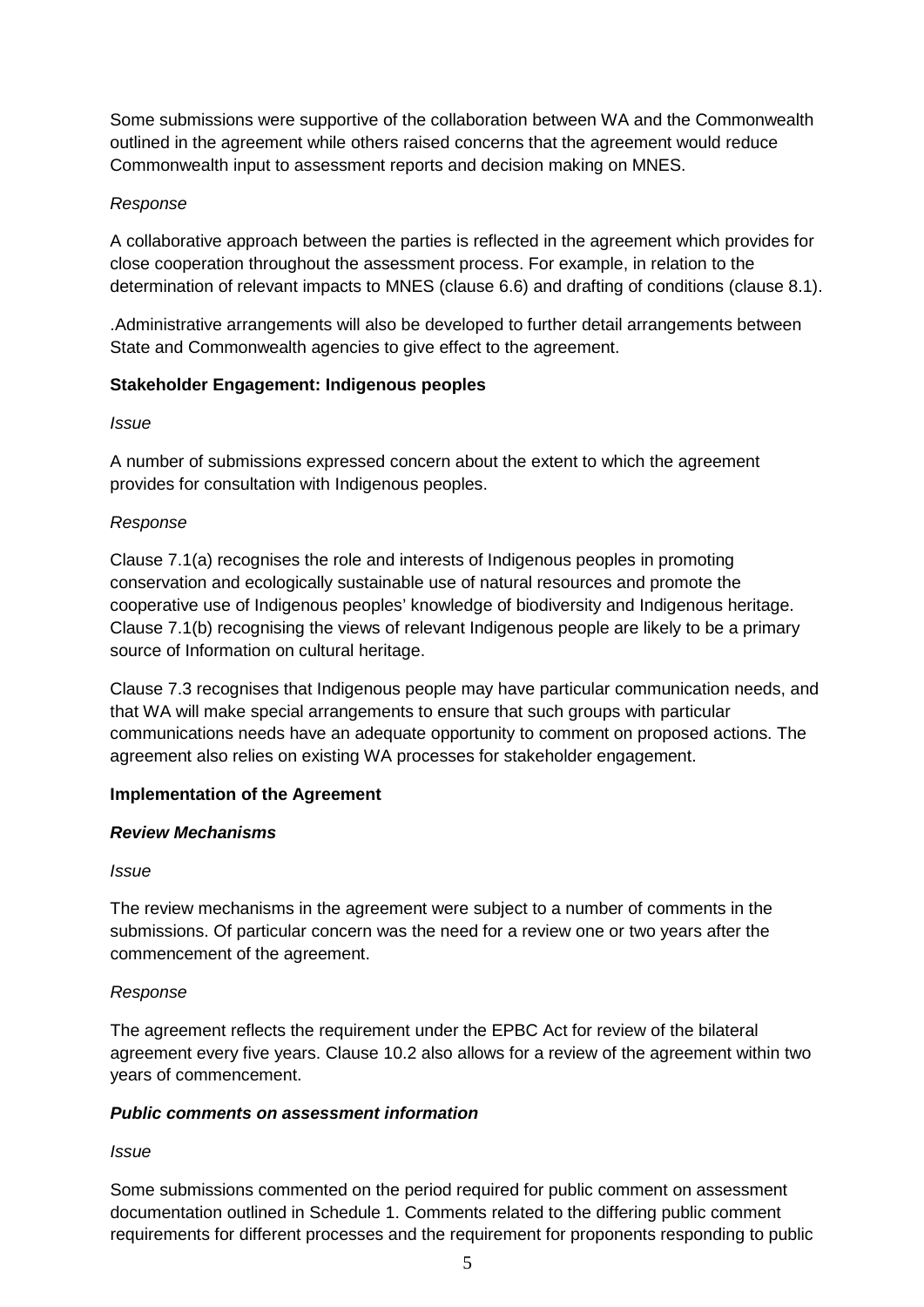submissions to 'take into account' public comments rather than address the substance of public submissions.

## *Response*

Public comment periods and public release of information under the agreement are consistent with EPBC Act and Regulation requirements. Minimum public comment periods for assessment documentation are provided in Schedule 1.

The agreement provides different minimum public comment periods for Assessment on Proponent Information and Public Environment Review. This is consistent with the requirements of the EPBC Regulations, which provide for different public comment periods depending on the complexity of the assessment approach.

## *Cross border assessments*

*Issue*

Some submissions expressed concern regarding cross jurisdictional actions and impacts, and how such actions would be properly assessed.

### *Response*

As outlined in clause 4.2, the agreement only applies to projects that occur wholly within WA. For projects that do not occur wholly within WA or which have impacts on other jurisdictions, WA and the Commonwealth must consult relevant jurisdictions and agree an appropriate assessment approach (this may include the WA processes outlined in Schedule 1). This approach is consistent with the 2012 assessment bilateral agreement.

## **MINOR TECHNICAL AMENDMENTS**

In response to public comments outlined above, the following minor technical amendments were made to the agreement:

- Correction of a minor drafting error in clause 6.9(c).
- Amendment in Schedule 1 Item 2.1(a) to clarify scope of accreditation of native vegetation clearing permit process.